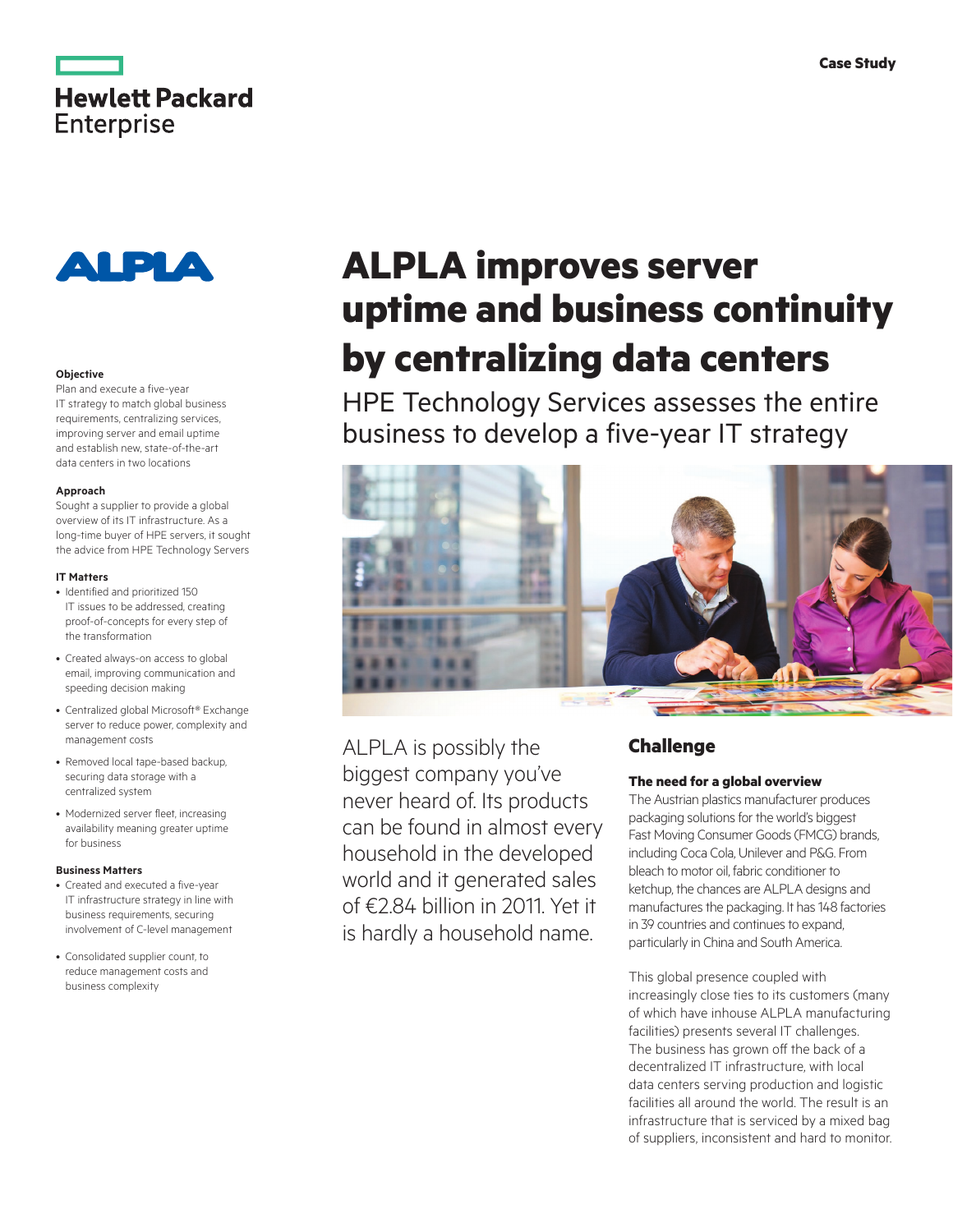"There is greater availability of systems within the production and supply chain and it is much easier to implement new services. It has matched the IT function with the needs of the ALPLA organization."

— Stefan Berchtold, corporate IT system engineer and project manager, ALPLA

"Standardization is our biggest challenge," says Klaus P. Metzler, CIO and project sponsor, ALPLA. "We needed to identify which services we could centralize – in economic as well as performance terms – and then consolidate."

ALPLA's Corporate IT Systems team of seven (Stefan Berchtold, Matthias Fink, Johann Foedeles, Christian Putz, Daniel Schrom, Stefan Toefferl and Michael Wakolbinger) are responsible for the company's corporate IT systems, including communication, security and network services. With the infrastructure hardware due for replacement (a previous IT strategy was drawn up, inhouse, in 2003), Berchtold says it was evident the business needed to do more than just buy like-for-like replacements, though he was unclear what the new vision would look like: "There was an opportunity to improve our servers and services but who would be able to support us in such a project?"

Needing an overview of all aspects of the IT infrastructure, Berchtold realized he would need to upgrade to a global rather than local partner, ideally one with experience of similar projects. Previously, local specialists served each specialist function – email services, network, Active Directory.

"We knew these wouldn't have the scale to create a global vision within the same time frame," says Berchtold. "That's when we were introduced to Hewlett Packard Enterprise."

HPE was a server supplier to the business, but ALPLA was unaware of its consulting services. Crucially, says Berchtold, HPE was able to provide references. "It's a huge company with global presence – and it had done a similar project with the Austrian Embassies around the world. That we could see this in action made us comfortable allowing HPE to present its case."

# **Solution**

## **Workshops to clarify business objectives**

To gain a complete view of ALPLA's requirements, HPE set about organizing a series of workshops, establishing a five-year IT strategy. "It wasn't that we were blind to the IT challenge," says Berchtold, "but HPE did a great job in bringing us together as an organization. The workshops involved SharePoint services, business intelligence, ERP systems – departments we hadn't necessarily covered in the past. And what did we find out? That we all wanted the same things."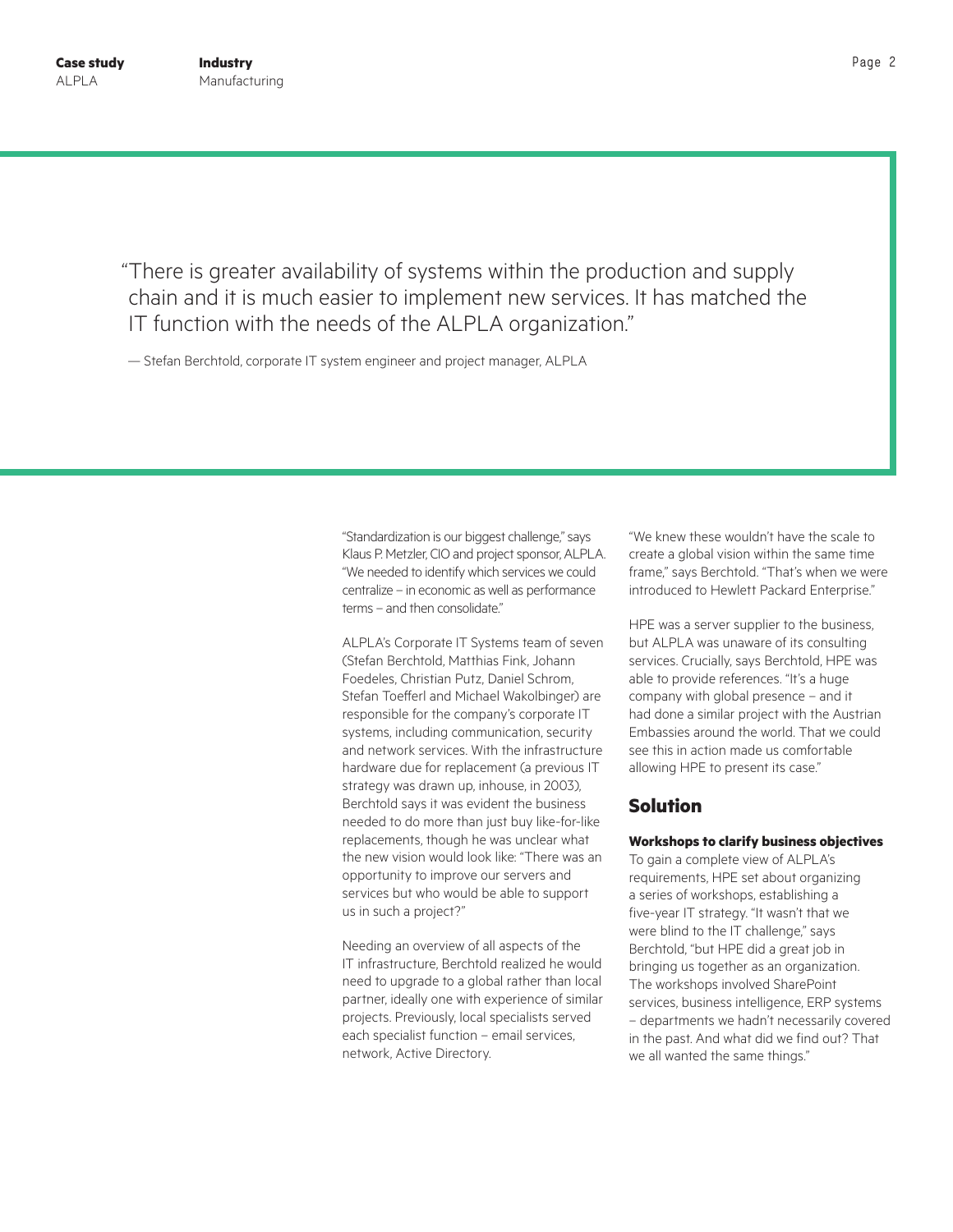

"Previously, IT told the organization which systems they could use. Now business is even more aligned with IT."

The workshops established a long-list of more than 100 topics to be addressed, grouped into 15 themes. The process clarified several objectives:

- Centralize services where possible, consolidate globally
- Improvement in email uptime
- Proactive monitoring of system performance, including regional management of servers
- Consistent helpdesk support
- Secure backup for Business Continuity Management
- Business Continuity and Disaster Recovery requiring new, redundant data centers
- Create new set of Service Level Agreements (SLAs).

"Email is the biggest concern for users. If mail is offline we'll lose a lot of money, it's that simple," says Berchtold. "How much is hard to say, but we need to close a deal, fix a price or make a market intervention at any given moment, anywhere in the world. If email is down it has an impact on our daily operation."

With bringing up Microsoft System Center Operations (SCOM) and HPE Systems Insight Manager we're now able to proactively identify issues in our IT environment and investigate instead of doing stuff reactively.

Local, tape-based backups were also found to be ineffective, leaving business continuity exposed. "We had too many bad experiences," says Berchtold.

"Tapes not being replaced and tapes being not kept in a standardized place. We needed to remove backup from the local plant."

# **Benefits**

## **Replace, consolidate, centralize**

With HPE uncovering the weak points in ALPLA's IT infrastructure, and the findings fed back to management, that pressure, long absent, was now evident. "Doing everything in one go would be too much for us. We needed HPE to put it all together, to have a consolidated view of all domains and a step-by-step project approach to realize the whole program and make sense of the project. This wouldn't have been possible using different specialists for each domain," says Berchtold.

As the project plan was put in place, HPE began work on proof-of-concepts. The first task was to replace and consolidate server hardware at branch locations. In place of 140 local servers, two new, high-availability data centers were built in Austria and Germany, 30km apart, to host centralized services including a Microsoft Exchange server. This solved ALPLA's email issues and provided always-on access to email, calendars and contacts, regardless of device or location.